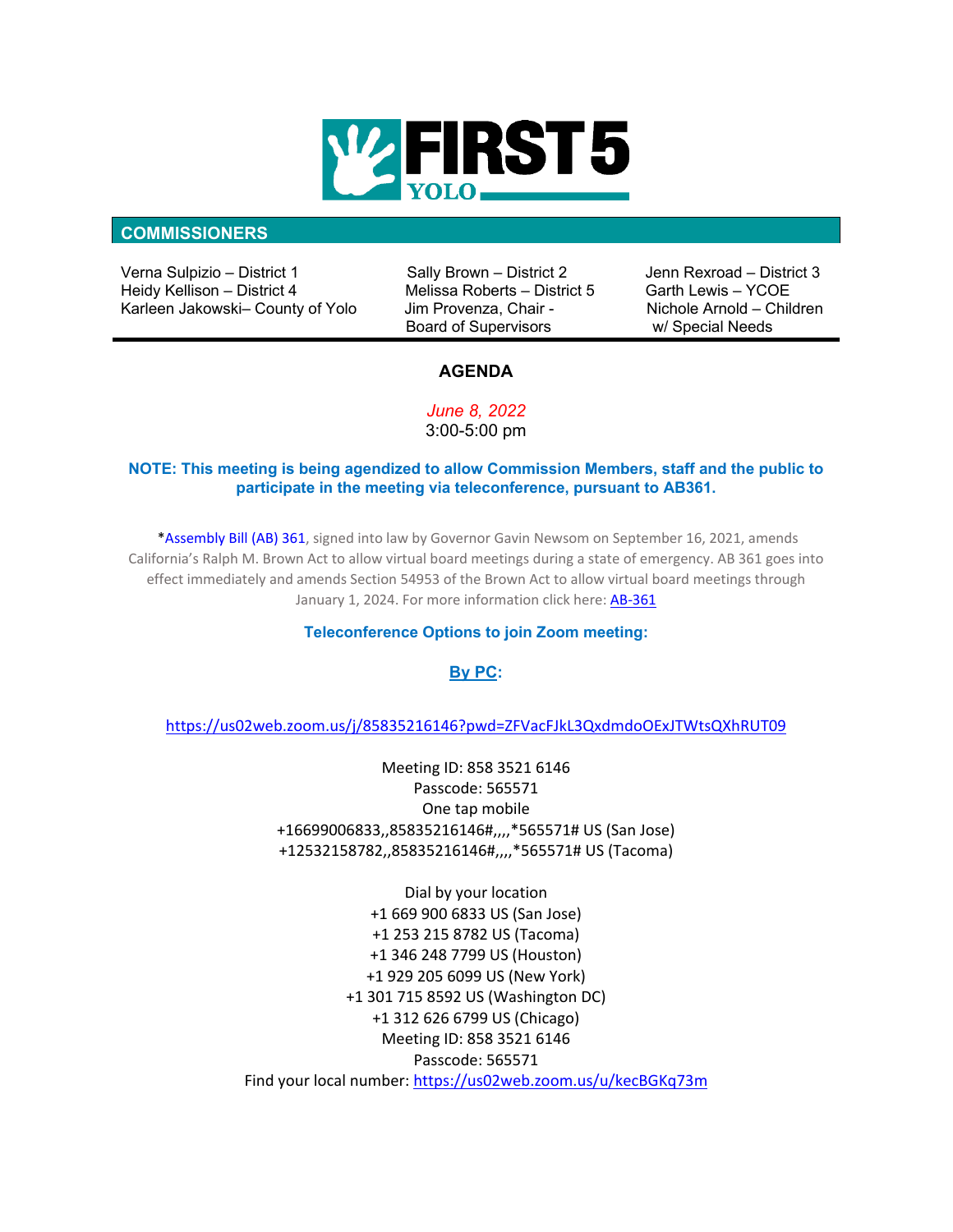# **ADMINISTRATIVE AGENDA**

| 1 <sub>1</sub> | Chair         | Call to Order                                               |
|----------------|---------------|-------------------------------------------------------------|
| 2.             | Chair         | Roll Call                                                   |
| 3 <sub>1</sub> | Chair         | Consider Approval of the Agenda                             |
| 4.             | Chair         | Opportunity for Commissioners to state Conflict and Recusal |
| 5.             | <b>Public</b> | <b>Public Comment</b>                                       |

# **CONSENT AGENDA**

Executive Director recommends approval of Consent Agenda Items 6-9

|    |       | <b>General Administrative Function</b>                                                              |
|----|-------|-----------------------------------------------------------------------------------------------------|
| 6. | Chair | Approve First 5 Yolo Commission Meeting Minutes from<br>05/11/2022                                  |
| 7. | Staff | Approve First 5 Yolo Finance Committee Meeting Minutes from<br>05/31/2022                           |
| 8. | Staff | Receive Sponsorship Fund Allocations Report: Friends of the<br>Davis Library-Juneteenth Celebration |
| 9. | Staff | Adopt Commission Meeting and Budget Process Calendar for<br>FY 22-23                                |

| <b>REGULAR AGENDA</b> |                           | <b>Presentation/Discussion/Possible Action</b>                                                                                  |            |
|-----------------------|---------------------------|---------------------------------------------------------------------------------------------------------------------------------|------------|
| 10.                   | Executive Director        | Authorize Acceptance of Yolo County Cannabis<br>Tax funds for FY22-23 for First 5 Yolo The CHILD<br>Project: Road to Resilience | 5 minutes  |
| 11.                   | Chair                     | Consider and Approve Cost of Living Adjustment<br>(COLA) of 2% for First 5 Yolo Employees for<br><b>Fiscal Year 2022-2023</b>   | 5 minutes  |
| 12.                   | <b>Executive Director</b> | <b>Public Hearing: Review and Adopt FY18/19-</b><br>22/23 Strategic Plan Update                                                 | 10 minutes |